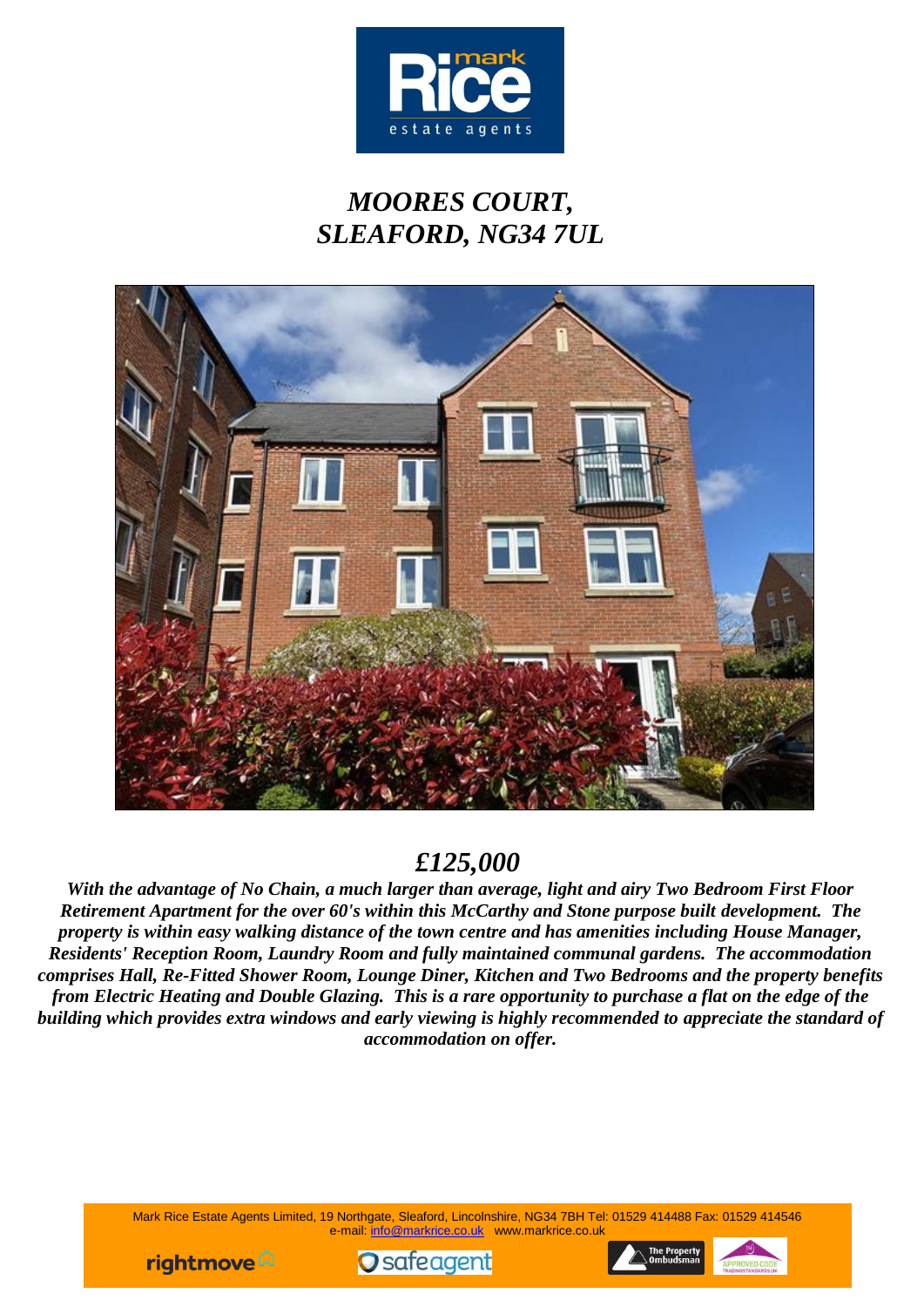#### *Location:*

*Sleaford is an expanding Market Town with amenities to cater for most day to day needs and facilities including excellent primary and secondary schools, swimming pool and leisure centre, vets, library and good road and rail links to surrounding areas, including Grantham with an Intercity rail connection to London Kings Cross.*

#### *Directions:*

*Walking from our office, proceed into Southgate and after the Riverside Shopping Centre, take the first turning on the right hand side into Jermyn Street. Moores Court is on the right hand side after the Catholic Church.*

*\_\_\_\_\_\_\_\_\_\_\_\_\_\_\_\_\_\_\_\_\_\_\_*

## *Hall:*

*There are stairs and a lift to all floors.*

*Entrance door leads to the hall having airing cupboard and electric heater.*

## *Kitchen: 2.67m (8'9") x 1.70m (5'7")*

*Having range of wall and base units, fitted worktop, built-in oven, electric hob, cooker hood, inset sink and tiled splashbacks.*

#### *Lounge: 5.33m (17'6") extending to 5.66m (18'7") x 3.35m (11'0") narrowing to 2.59m (8'6")*

*Providing a light and airy space with electric fire, electric heater and French doors to the Kitchen. This room enjoys views to the front and side.*

*Bedroom 1: 5.31m (17'5") x 4.70m (15'5") x 2.79m (9'2") Having built-in double wardrobe and electric heater.*

*Bedroom 2: 3.17m (10'5") x 2.67m (8'9") max Having electric heater.*

## *Shower Room:*

*Being re-fitted and fully tiled and having a taller low level w.c, vanity hand washbasin, walk-in shower with mains fed unit and heated towel rail.*

## *Agent's Note:*

*The property is offered on a Leasehold basis with a lease of 125 years from 2003. There is a ground rent payable of £440.00 p.a. and a management fee of approximately £4,000 p.a. The Council Tax band is a 'B'.*



 *Hall*



 *Kitchen*



 *Lounge Diner*



 *Bedroom 1*



 $\overline{\phantom{a}}$ 



 *Bedroom 2 Shower Room*